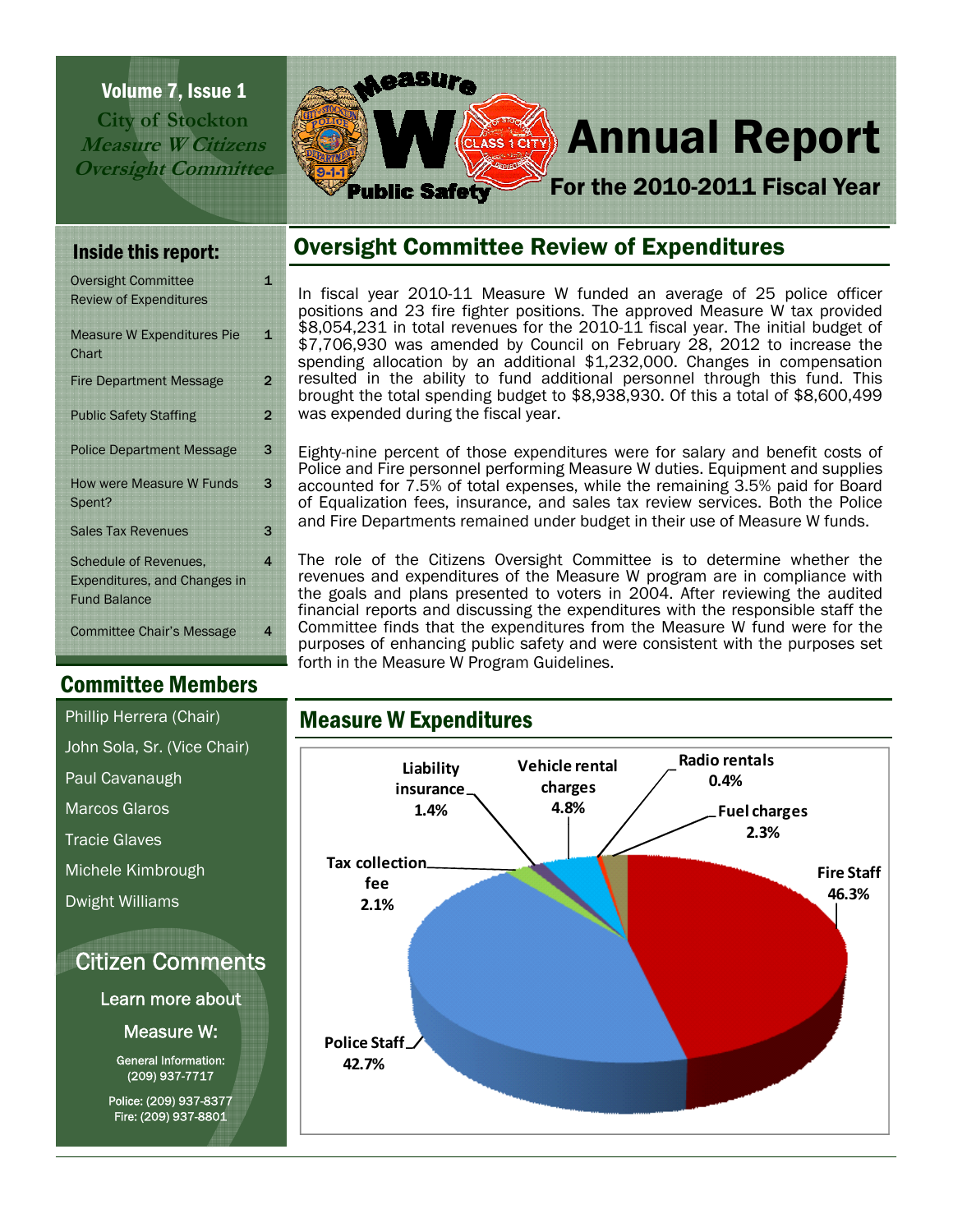# Fire Department Message

Measure W had a significant role in providing fire protection services to the Stockton community during this period of economic crisis. The City declared a state of fiscal emergency and various City programs and services were reduced to minimum levels or eliminated due to the significant decline in general fund revenues. Despite the fiscal challenges, Measure W funds continued to provide staffing for Fire Engine No. 13, provided partial staffing for Ladder Truck No. 7 and Ladder Truck No. 3, and continued to provide enhanced training capacity. In 2011,

Engine No. 13 responded to 1,544 emergency incidents while the annual call volume for Engine No. 11 (the next closest engine company) continued to increase from 4,645 in 2010 to 4,762 in 2011. Truck 7 became busier in 2011 with 1,112 emergency responses compared to 978 emergency responses in 2010. Meanwhile, Truck No. 3 responded to 899 emergency incidents.

Measure W sustained funding for 23 firefighter positions and also provided funding for the maintenance and operation of one fire engine. This helped maintain the level of fire protection and emergency services provided to the community during these hard economic times.



#### Jeff Piechura , Fire Chief

| 2011 Fire Incident Responses |              |                |                |                      |                          |              |
|------------------------------|--------------|----------------|----------------|----------------------|--------------------------|--------------|
| Apparatus                    | <b>Fires</b> | <b>Medical</b> | <b>Vehicle</b> | Accident /<br>Rescue | Hazmat /<br><b>Other</b> | <b>Total</b> |
| Engine 13                    | 244          | 1,167          | 64             | 20                   | 49                       | 1,544        |
| Truck 3                      | 366          | 244            | 84             | 104                  | 101                      | 899          |
| Truck 7                      | 303          | 390            | 110            | 117                  | 192                      | 1,112        |

# Public Safety Staffing

The graph below shows the average Measure W funded staffing levels for the last six fiscal years. Fire staffing was at 23 positions in 2010-11, an increase of 3 over prior year, while Police staffing was at 25 positions in the same year, an increase of 4 over prior year.

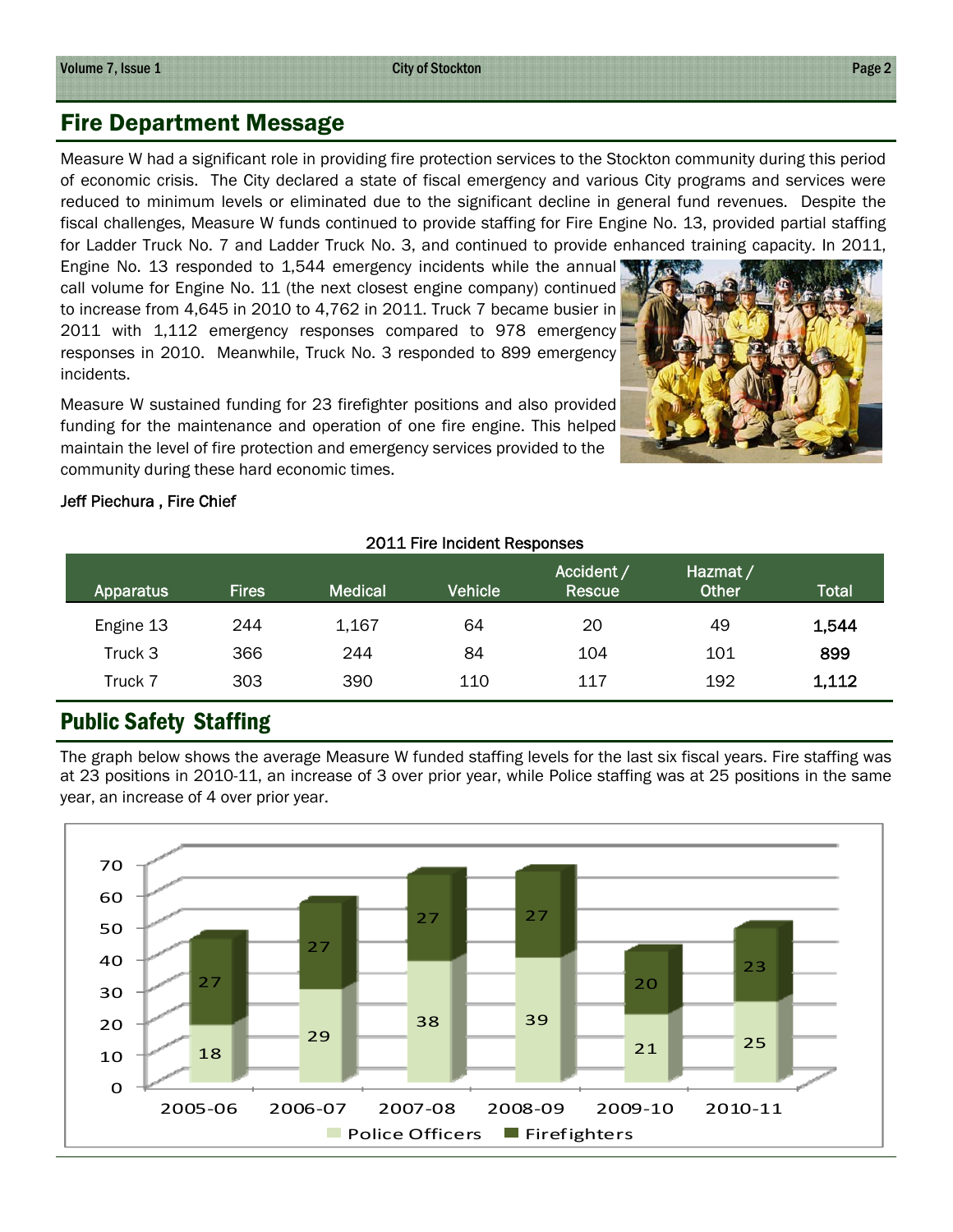### Police Department Message



Measure W funds made it possible for the Stockton Police Department to increase its presence throughout the City, resulting in reduced crime and a safer community for all. Although the economic downturn in recent years has decreased the number of Police Officers in the Department, Measure W provides funding for 25 positions that otherwise would not have been filled. Additional resources, namely a Federal COPS Hiring Grant, has further bolstered the Police Department's staffing and mitigated some of the impacts to public safety. The funding provided by Measure W continues to be a valuable resource, providing funding for salaries, vehicles, gas, and safety equipment for 25 additional Officers in patrol. The Police Department handles an annual average of 340,000 calls for service, with about 134,000 of these calls dispatched to field patrol Officers. In Fiscal Year 2010-11, these 25 Officers handle

approximately 19,250 calls per year, with an average of 770 calls handled by each officer per year. The staffing levels funded by Measure W are closely monitored each year and as tax revenues permit, additional Police Officers will be returned to the program, providing more boots on the street to fight crime.

#### Eric Jones, Police Chief

|                                    | <b>Police Expenditures</b> |             | <b>Fire Expenditures</b> |             |
|------------------------------------|----------------------------|-------------|--------------------------|-------------|
|                                    | Description                | Amount      | Description              | Amount      |
| Salary and Benefits                | 25 Police Officers         | \$3,675,509 | 23 Firefighters          | \$3,983,086 |
| Vehicle Maintenance & Fuel Charges | 32 Patrol Cars             | 536,043     | 1 Fire Engine            | 67,327      |
| Tax Collection & Audit Fees        | 4 Quarters                 | 90,735      | 4 Quarters               | 90,735      |
| Radio Maintenance                  | 28 Radios                  | 39,893      |                          |             |
| Insurance Liability                |                            | 52,632      |                          | 64,539      |
| <b>Total Expenditures</b>          |                            | \$4,394,812 |                          | \$4,205,687 |

#### How were Measure W Funds Spent?

#### Sales Tax Quarterly Revenues Collection

Sales tax revenues was impacted by the great recession. Between FY 2007-08 and FY 2009-10, Measure W revenues have declined over 19%. In 2010-11 Measure W revenues began to improve with a 3% increase over prior year. This is a small step towards economic recovery. The graph below compares quarterly revenues with prior year revenues.